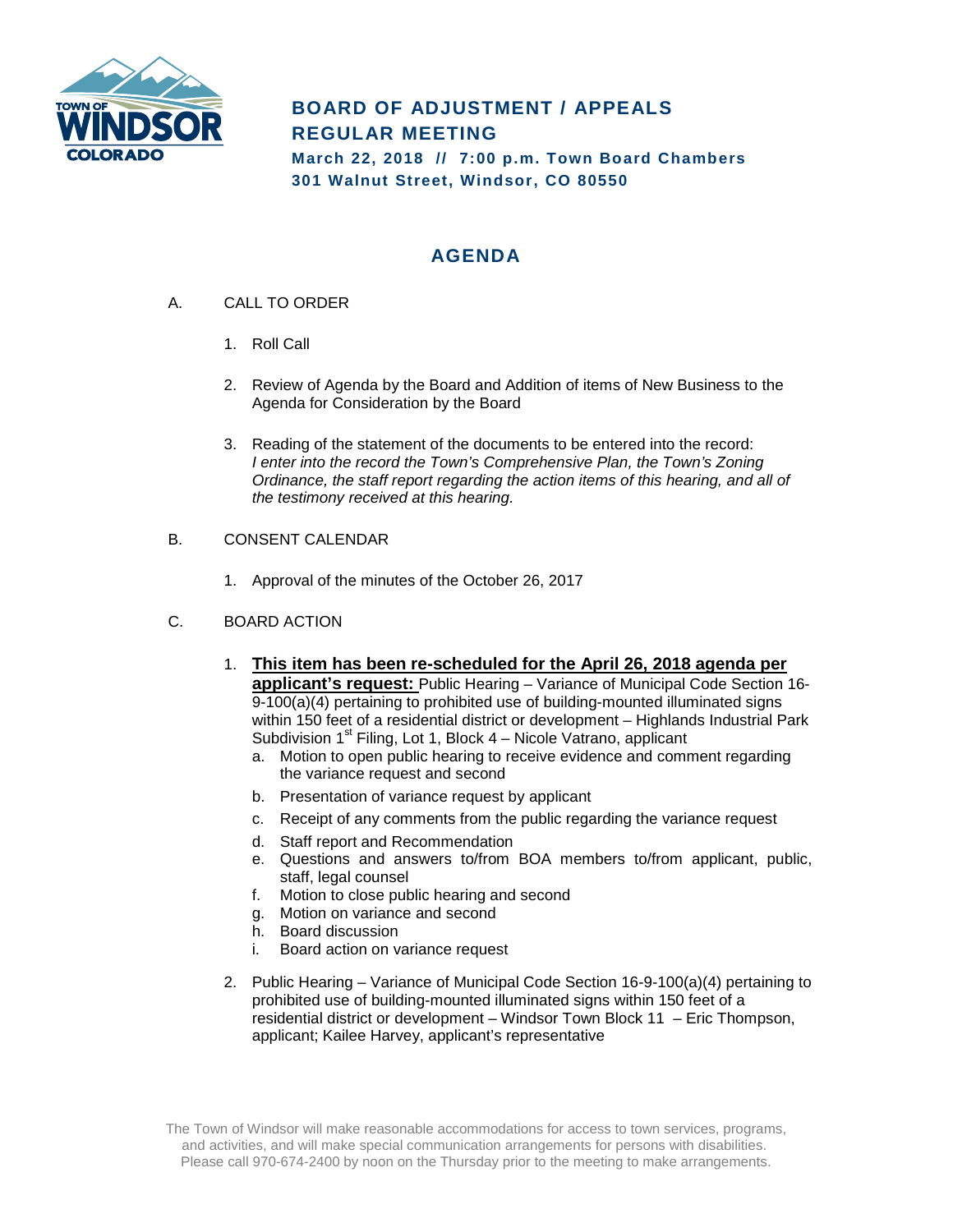- a. Motion to open public hearing to receive evidence and comment regarding the variance request and second
- b. Presentation of variance request by applicant
- c. Receipt of any comments from the public regarding the variance request
- d. Staff report and Recommendation
- e. Questions and answers to/from BOA members to/from applicant, public, staff, legal counsel
- f. Motion to close public hearing and second
- g. Motion on variance and second
- h. Board discussion
- i. Board action on variance request
- 3. Public Hearing Variance of Municipal Code Section 16-21-20(c)(5) pertaining to the maximum square footage of accessory outdoor storage allowable on a lot – Falcon Pointe Subdivision 3rd Filing, Lots 1 and 2 – Amy Tjardes, applicant; Patricia Kroetch, applicant's representative
	- a. Motion to open public hearing to receive evidence and comment regarding the variance request and second
	- b. Presentation of variance request by applicant
	- c. Receipt of any comments from the public regarding the variance request
	- d. Staff report and Recommendation
	- e. Questions and answers to/from BOA members to/from applicant, public, staff, legal counsel
	- f. Motion to close public hearing and second
	- g. Motion on variance and second
	- h. Board discussion
	- i. Board action on variance request
- 4. Election of officers (chairperson, vice-chair and secretary) for the 2018 calendar year
- D. COMMUNICATIONS
	- 1. Communications from the Board Members
	- 2. Communications from staff
- E. ADJOURN

## **STATE LAW DICTATES THAT A FAVORABLE VOTE OF 4 OUT OF 5 MEMBERS OF THE BOARD OF ADJUSTMENT IS REQUIRED TO GRANT ANY VARIANCE. A SIMPLE MAJORITY VOTE IS NOT SUFFICIENT.**